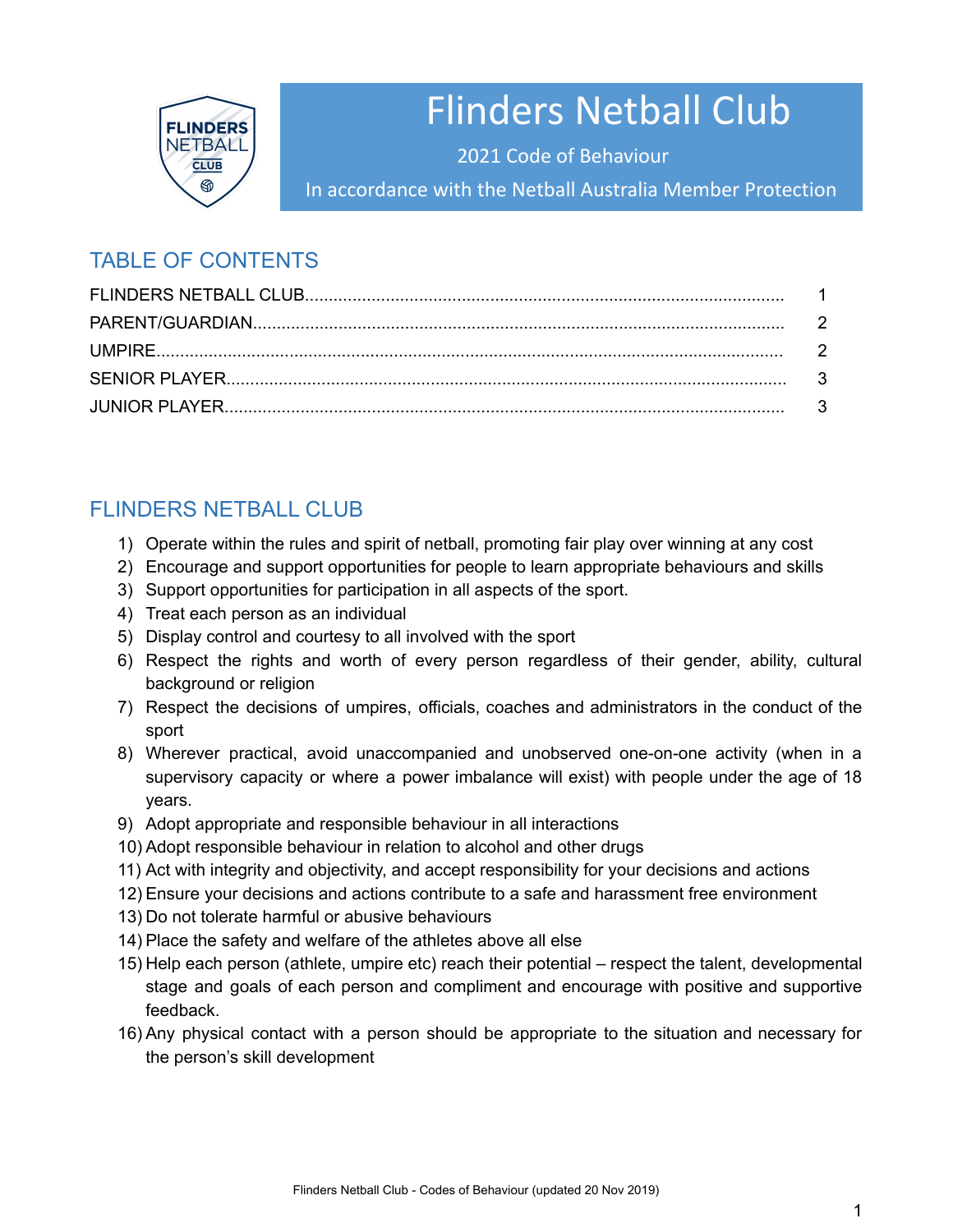#### PARENT/GUARDIAN

- 1) If your child is interested, encourage them to participate in the appropriate netball activity. However, if your child is not willing to participate, do not force him or her. Remember, children are involved in organised activity for their enjoyment, not yours.
- 2) Focus upon your child's efforts and performance rather than the overall outcome of the event. This assists your child in setting realistic goals related to his/her ability by reducing the emphasis on winning
- 3) Teach your child that an honest effort is as important as victory so that the result of each game is accepted without undue disappointment
- 4) Encourage your child to play according to the rules
- 5) Never ridicule or yell at a child for making a mistake or losing a game
- 6) Remember that children learn best from example. Applaud good play by all players (from both teams)
- 7) If you disagree with an umpire or coach, raise the issue through the appropriate channels rather than question their judgement and honesty in public
- 8) Support all efforts to remove verbal and physical abuse
- 9) Recognise and respect the value and importance of volunteer administrators, coaches and umpires. They give up their time and resources to provide recreational activities for players and deserve your support
- 10) Be a model of good sports behaviour for children to copy
- 11) Be courteous in communication with administrators, coaches, players and umpires. Teach children to do likewise.
- 12) Support the use of age appropriate development activities and modified rules
- 13) Be prepared to communicate openly with the coaching team and the Flinders Netball Club Committee in a timely and constructive fashion.
- 14) Have realistic expectations for your child/team giving due consideration to their respective developmental stages.
- 15) All complaints must be submitted in writing to the Flinders Netball Club President. Be honest and do not allow your qualifications to be misrepresented

#### UMPIRE

- 1) Umpire in accordance with the Official Rules of the Game
- 2) Treat all players, coaches, match officials and other umpires with respect.
- 3) Place the safety and welfare of the players above all else
- 4) Ensure the court and its surrounds are compliant with the rules
- 5) Take appropriate action to manage dangerous play
- 6) Maintain a high standard of personal behaviour at all times
- 7) Be a positive role model through behaviour and personal appearance projecting a favourable image of netball and umpiring at all times
- 8) Be courteous, respectful and open to discussion and interaction
- 9) Maintain or improve your current performance level and seek continual improvement